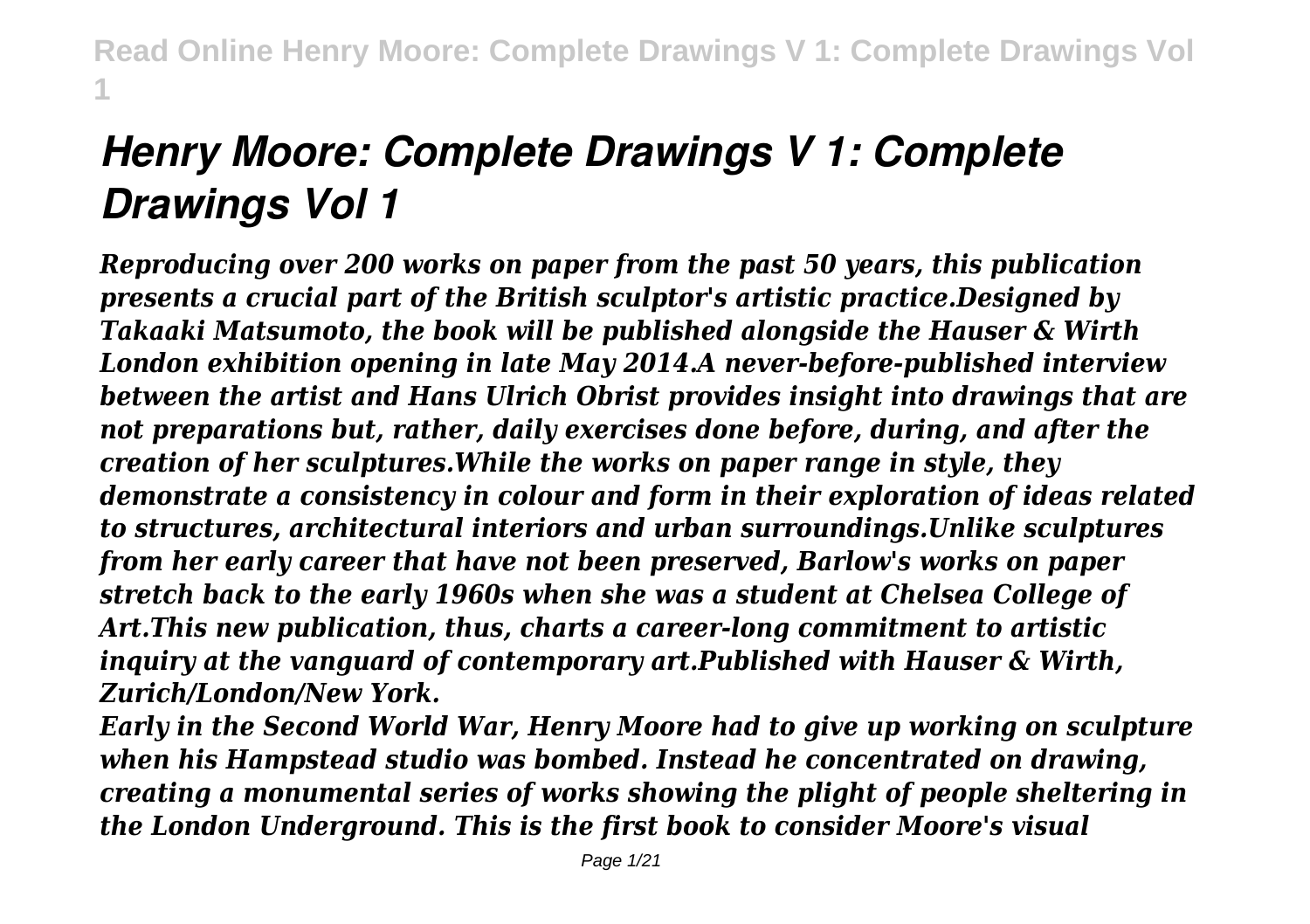*documentation of the shelters within the context of the events of the London Blitz of 1940-41. Julian Andrews looks at Moore's personal and political feelings about the coming war and his doubts about working as an Official War Artist, comparing Moore's wartime drawings to works by other artists and to documentary photographs. In addition, the author considers the influence of the Shelter Drawings on people's feelings about the Blitz and their effect on public attitudes towards Moore's work.*

*In February 1972 Henry Moores sculpture studios in the English countryside at Much Hadham were filled with the preparations for his retrospective exhibition in Florence. In search of peace and quiet, he went into a smaller room overlooking the fields where a local farmer grazed his sheep. The sheep came very close to the window, attracting his attention, and he began to draw them. Initially he saw them as nothing more than four-legged balls of wool, but his vision changed as he explored what they were really like the way they moved, the shape of their bodies under the fleece. They also developed strong human and biblical associations, and the sight of a ewe with her lamb evoked the mother-and-child theme a large form sheltering a small one which has been important to Henry Moore in all his work. He drew the sheep again that summer after they were shorn, when he could see the shapes of the bodies which had been covered by wool. Solid in form, sudden and vigorous in movement, Henry Moores sheep are created through a network of swirling and zigzagging lines in the rapid (and in Moores hands) sensitive medium of ballpoint pen. The effect is both familiar and monumental; as Lord Clark*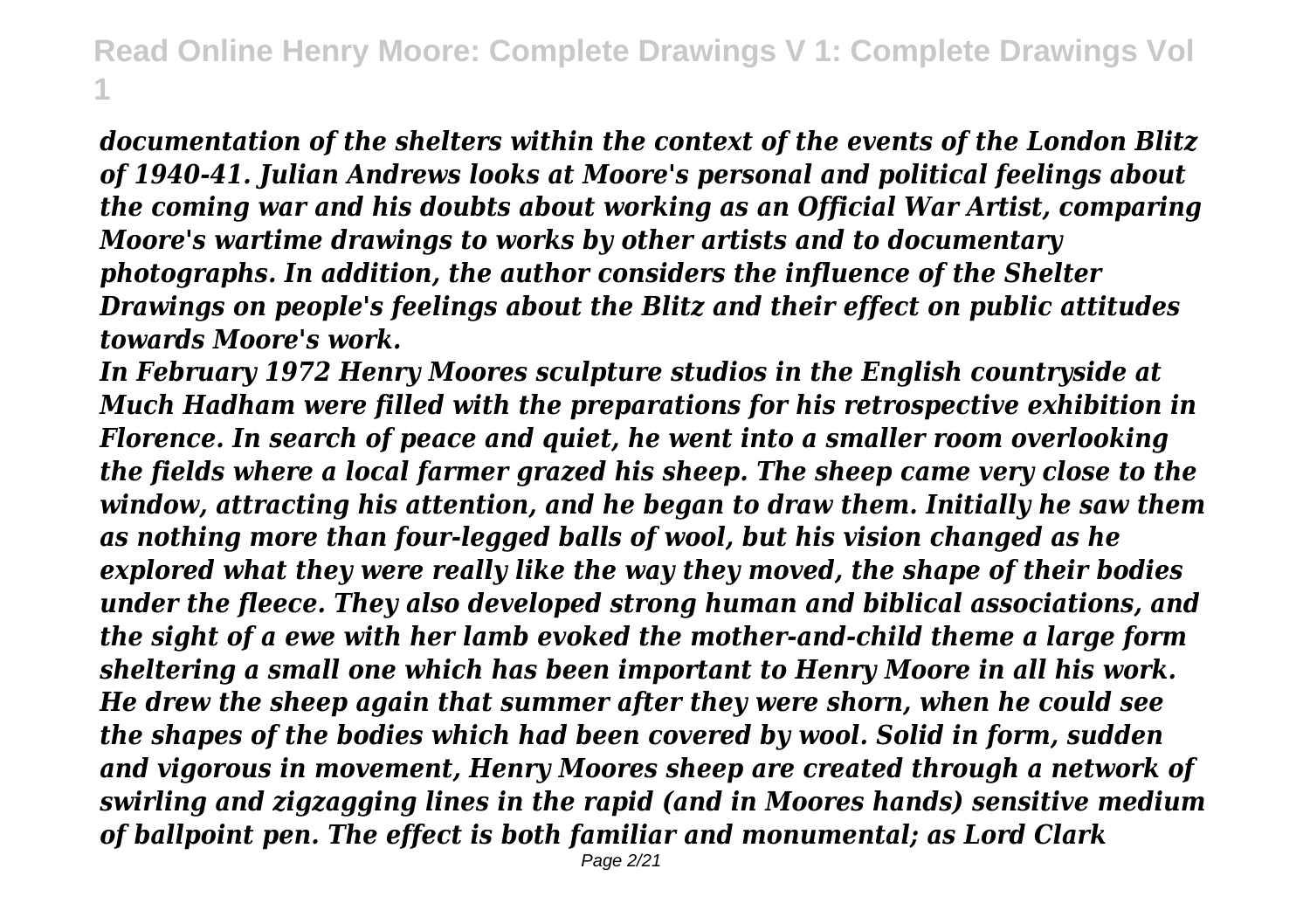*comments, We expect Henry Moore to give a certain nobility to everything he draws; but more surprising is the way in which these drawings express a feeling of real affection for their subject. The Sculpture of F.E. McWilliam Phyllida Barlow*

*The fight against looters, forgers, and fraudsters in the high-stakes art world Henry Moore-- Writings and Conversations*

*Henry Moore Tapestries*

### *The Reclining Figure*

'The idea of one form inside another form may owe some of its incipient beginnings to my interest at one stage when I discovered armour. I spent many hours in the Wallace Collection, in London, looking at armour.' Henry Moore, 1980. Coinciding with the major exhibition of the same name, Henry Moore: The Helmet Heads traces the footsteps of the artist through the armouries of the Wallace Collection, where he encountered 'objects of power' that profoundly influenced his work for the rest of his career. Captivated by helmets in particular, Moore saw in them a fundamental form idea – an outer shell which could protect something vulnerable inside. Tobias Capwell identifies the specific helmets which inspired the artist and examines these alongside Moore's sculptures for the very first time. The reasons for his fascination with armour and the implications it had on his art, are explored by Hannah Higham and set in the context of Moore's life and work – one punctuated by global conflicts and artistic experiment. Richly illustrated, this catalogue reveals the origins of some of Henry Moore's most innovative works and examines in depth for the first time this largely unknown aspect of his career.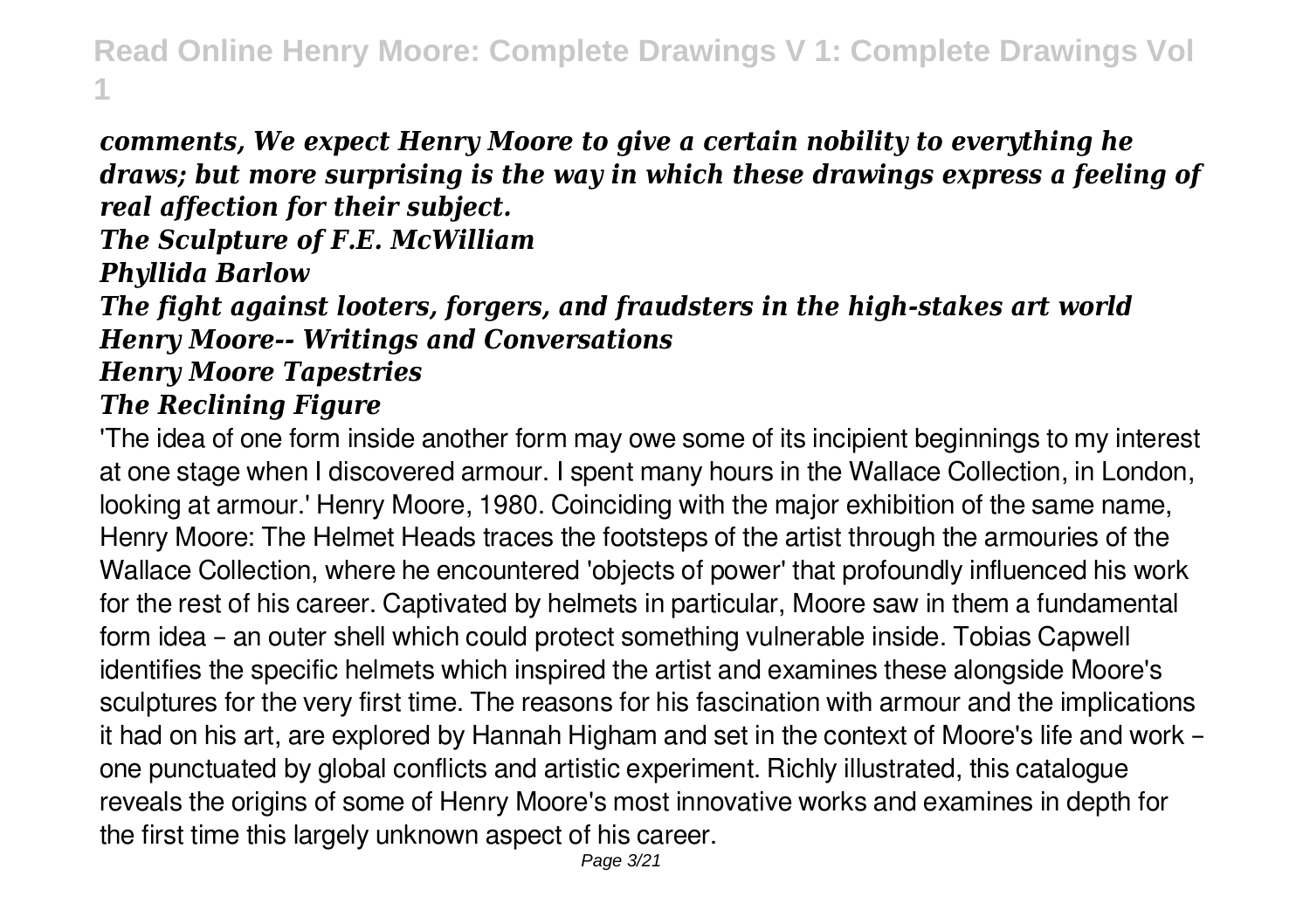Very evocative drawings by Henry Moore and Mikhail Nikolsky created during World War 2. History of Wiradjuri; Windradyne at Bathurst; effects of government policies and missions, reserves, expulsions and returns, removal of children, family resettlement; Wiradjuri resistance to assimilation, maintenance of identity; Aborigines Progressive Association, Link-up; Warangesda, Wellington Valley, Brungle, Edgerton, Gooloogong, Erambie, Condoblin, Narrandera, Sandhills, Euabalong, Griffith, Frogs Hollow, Wattle Hill, Bomaderry and Cootamundra Girls homes; family histories.

Becoming Henry Moore

A Hundred Years War

Fifty Years of Drawings

Living Buildings

Bill Brandt - Henry Moore

Henry Moore, Sculpting the 20th Century

*Recounts the history of the Army Nurse Corps, whose members served with but not in the armed forces, and describes the experiences of nurses in every theater of World War II, including the special situation faced by African American nurses.*

*Catalogo di una mostra in cui vengono esposti oggetti d'affezione proposti ai due curatori da architetti e studi di architettura. Expanded to twice as many entries as the 1985 edition, and updated with new publications, new editions of previous entries, titles missed the first time around, more of the artists' own writings, and*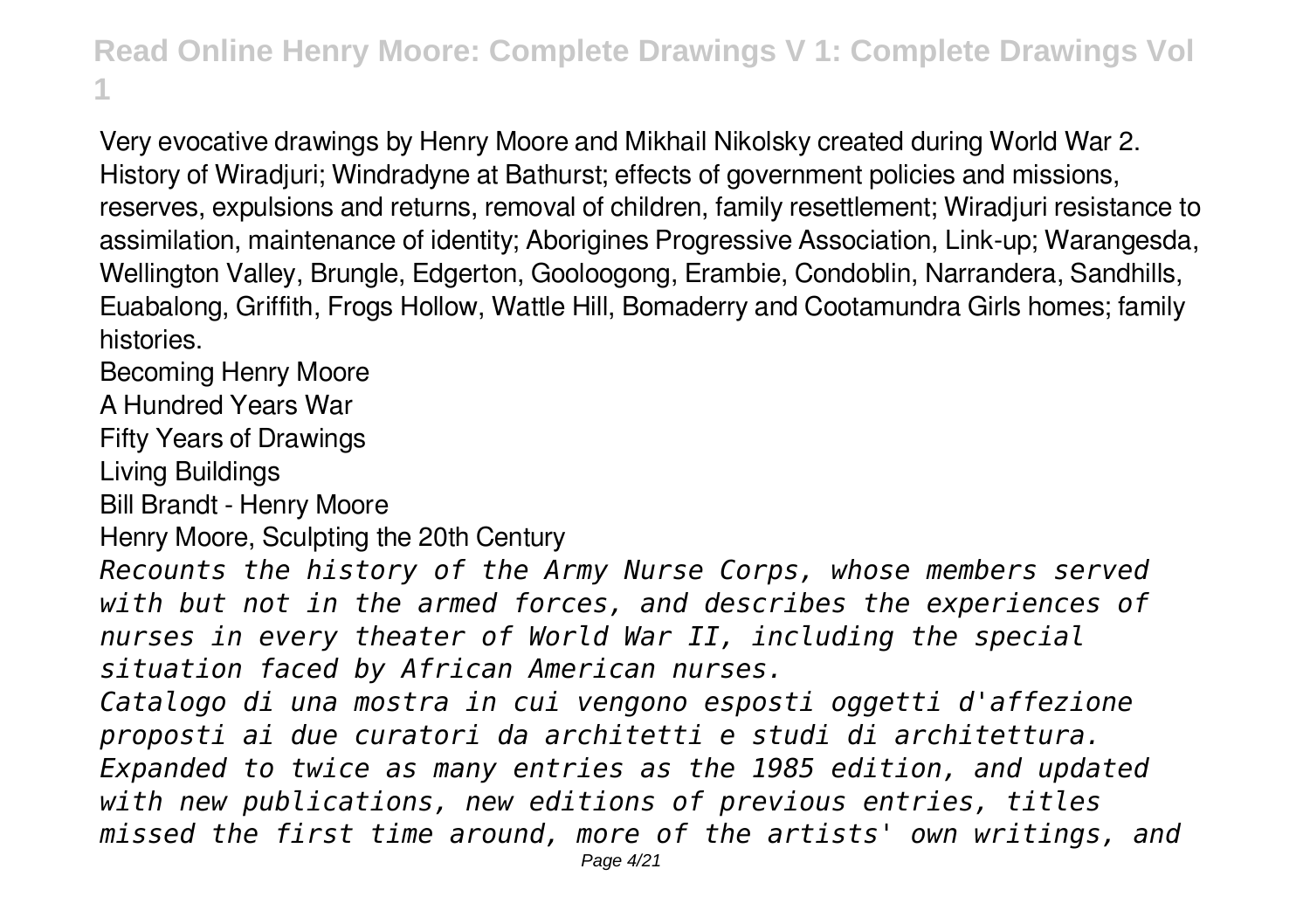*monographs that deal with significant aspects or portions of an artist's work though not all of it. The listing is alphabetical by artist, and the index by author. The works cited include analytical and critical, biographical, and enumerative; their formats range from books and catalogues raisonnes to exhibition and auction sale catalogues. A selection of biographical dictionaries containing information on artists is arranged by country. Annotation copyrighted by Book News, Inc., Portland, OR Art and Crime The Helmet Heads Revolution in the Making International Survey of Constructive Art Catholic Social Thought Sculpture and Drawings, Vol. 1-1921-1948* Henry Moore, renowned throughout the world for his sculpture and drawings, was one of the

few modern artists to extend his work into the realm of tapestry.Working closely with the Tapestry Studio at West Dean, Moore authorized a series of tapestries based on his drawings. The brilliance of the drawings is confirmed in their transition into large tapestries, seven or eight times the size of the original. These lost nothing of their power in the process, retaining all the textural qualities of the drawing, from a smudgy chalk line to a decisive pen stroke.This is the only work to deal exclusively with Moore's tapestries, and is now available for the first time in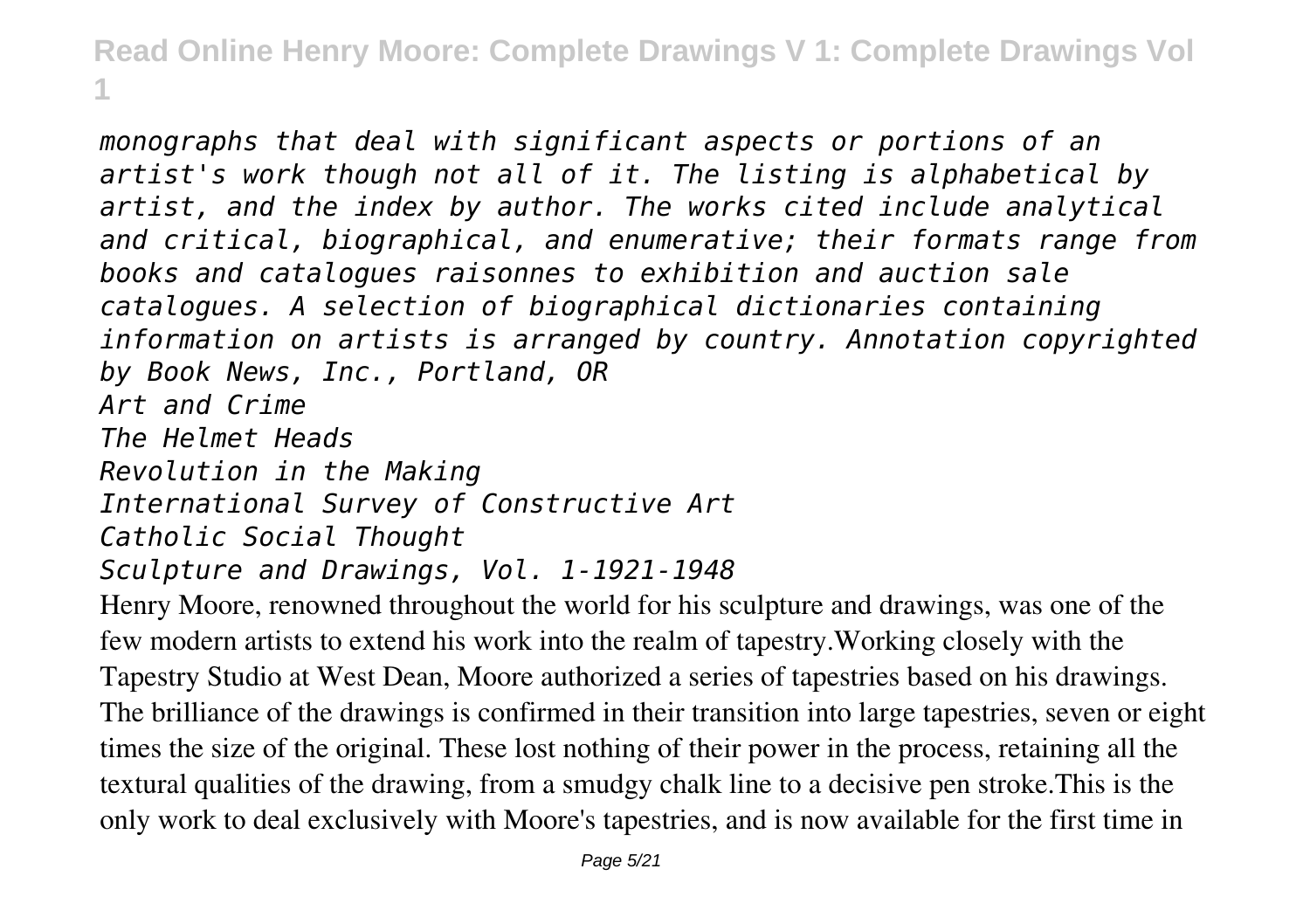paperback.Ann Garrould places the tapestries in the context of Moore's work, discussing the drawings chosen and the way in which the subjects reflect Moore's three 'obsessions': the mother and child, the reclining human figure and the larger form enclosing the smaller. Valerie Power describes the production of the tapestries, from the dyeing of wools and the interpretation of the drawing in consultation with Henry Moore, to the final weaving process.

London-based artist Ian Kiaer mines experiments in literature, architecture and philosophy. Tooth House accompanies an exhibition at Henry Moore Institute, 20 March - 22 June 2014, that brings together a selection of works made between 2005 and 2014.From inflated Korean rubbish bags to office tables, fluorescent-tube packaging to swathes of plastic, deflated footballs to upturned buckets, Kiaer's artworks draw on scale, material and encounter - key terms for the study of sculpture. Tooth House takes as a guide the writings of architect and designer Frederick Kiesler (1890-1965), whose writings have been a great influence on post-war art, architecture and design. Central to Tooth House is an exploration of the model - a structure that enables thought to be materialised and tested.Fully illustrated, this book includes essays by Lisa Le Feuvre (Henry Moore Institute), Fabrice Hergott (Musée d'Art moderne de la Ville de Paris), and a roundtable discussion with Ian Kiaer.

Detailed history drawing on many archival and manuscript sources; includes history of Darambal tribe, details of black/white conflict and of Aborigines in pastoral and fringe dwelling situations; demographic upheaval following the establishment of Woorabinda Reserve and other institutions.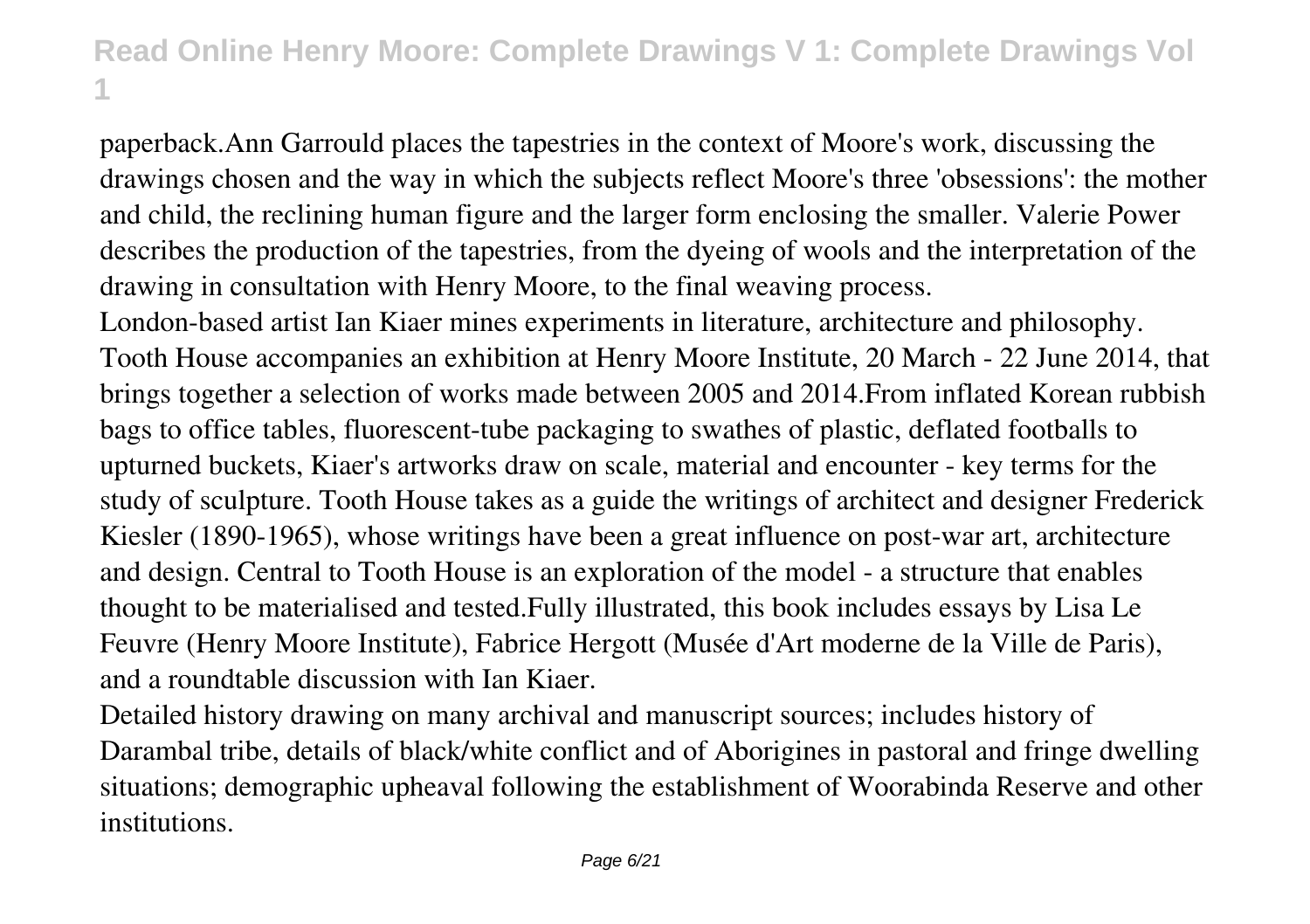Modern Art in the Age of Einstein Henry Moore's Sheep Sketchbook Works from the Collection of the Henry Moore Foundation Circle Henry Moore Textiles Tooth House

*Henry Moore's rise from Yorkshire miner's son to international acclaim as the 20th century's greatest sculptor is one of the most remarkable stories in British art. In this handsomely illustrated second edition of The Life of Henry Moore, Roger Berthoud charts Moore's transition from controversial young modernist to celebrated pillar of the art world establishment. Drawing on his weekly interviews with the sculptor as well as a mass of material, including early letters and interviews with Moore's friends and associates, Berthoud gives us a lively, balanced, definitive portrait of Henry Moore's long life and career. Roger Berthoud, former arts journalist for the Times and the Independent, is also the author of the definitive biography of Graham Sutherland. Aiken weaves scientific research, theory, and philosophical thought into an explanation of the nature of art. The mystery of how art evokes emotion is unraveled and answers are found as to why we make art and why it is important to our survival as a species.*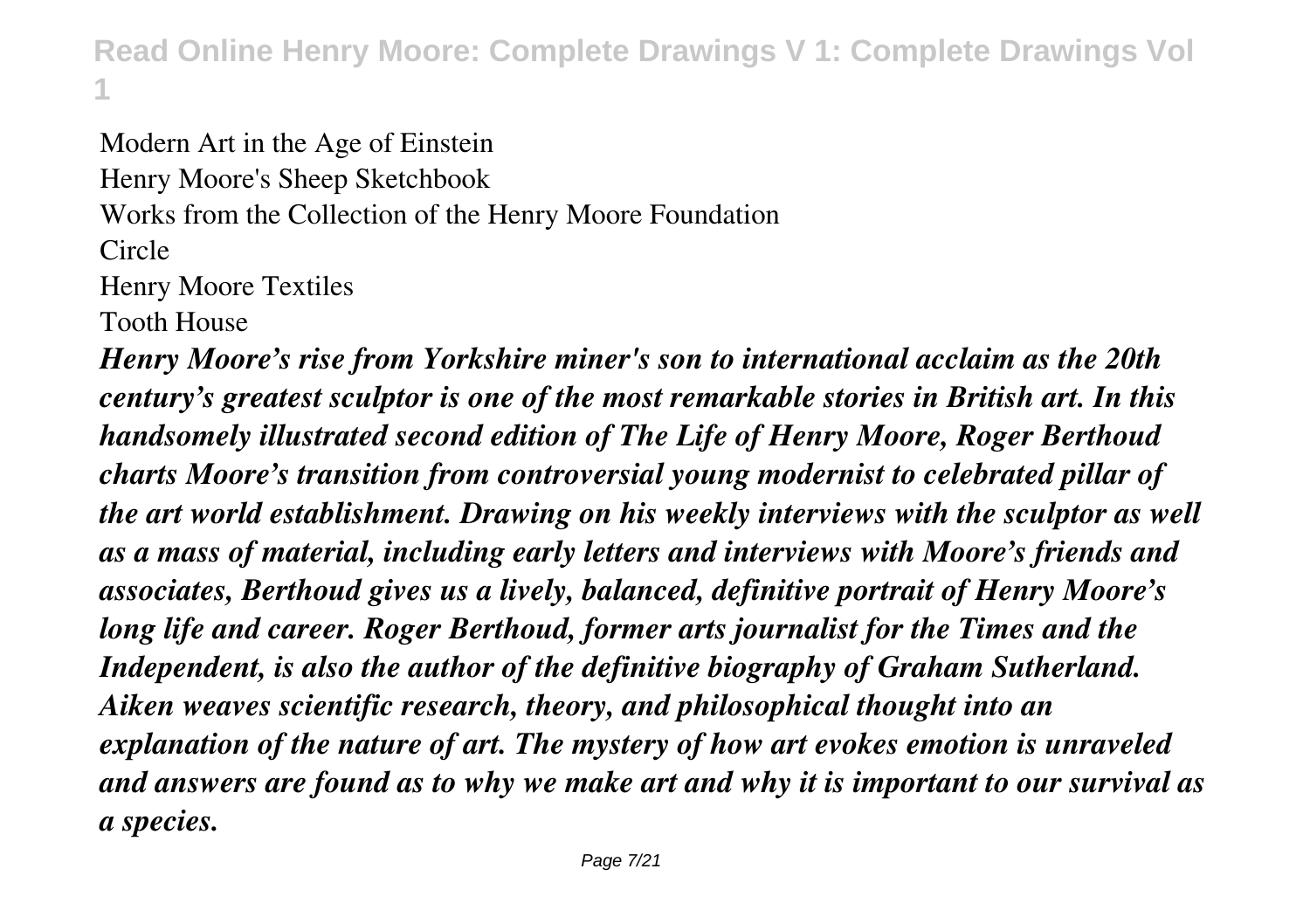## *Living Buildings celebrates the 50th Anniversary of Donald Insall Associates, the Practice founded by distinguished British architect Donald Insall, a leading exponent in the field of Architectural Conservation. Probably best known for the restoration of Henry Moore Art Books Dimensionism The Army Nurse Corps in World War II Henry Moore, Wood Sculpture Celebrating Moore*

This book is a celebration of The Henry Moore Foundation's collection--the most important and comprehensive single group of Moore's drawings, graphics, and sculpture. More than 300 of Moore's acclaimed works are reproduced in full color, and extensive captions are provided by distinguished sculptors, art critics, and art historians, many of whom knew and worked with Moore. Their fresh insights and personal anecdotes provide a detailed and compelling analysis of Moore's artistry. David Mitchinson's introductory essay traces the formation of The Henry Moore Foundation's collection, a fascinating story that has never been told before. He explains Moore's somewhat haphazard way of working, the confused ownership between the Foundation and its trading company, the strengths and weaknesses of the Collection itself, and the evolution of the Foundation's Page 8/21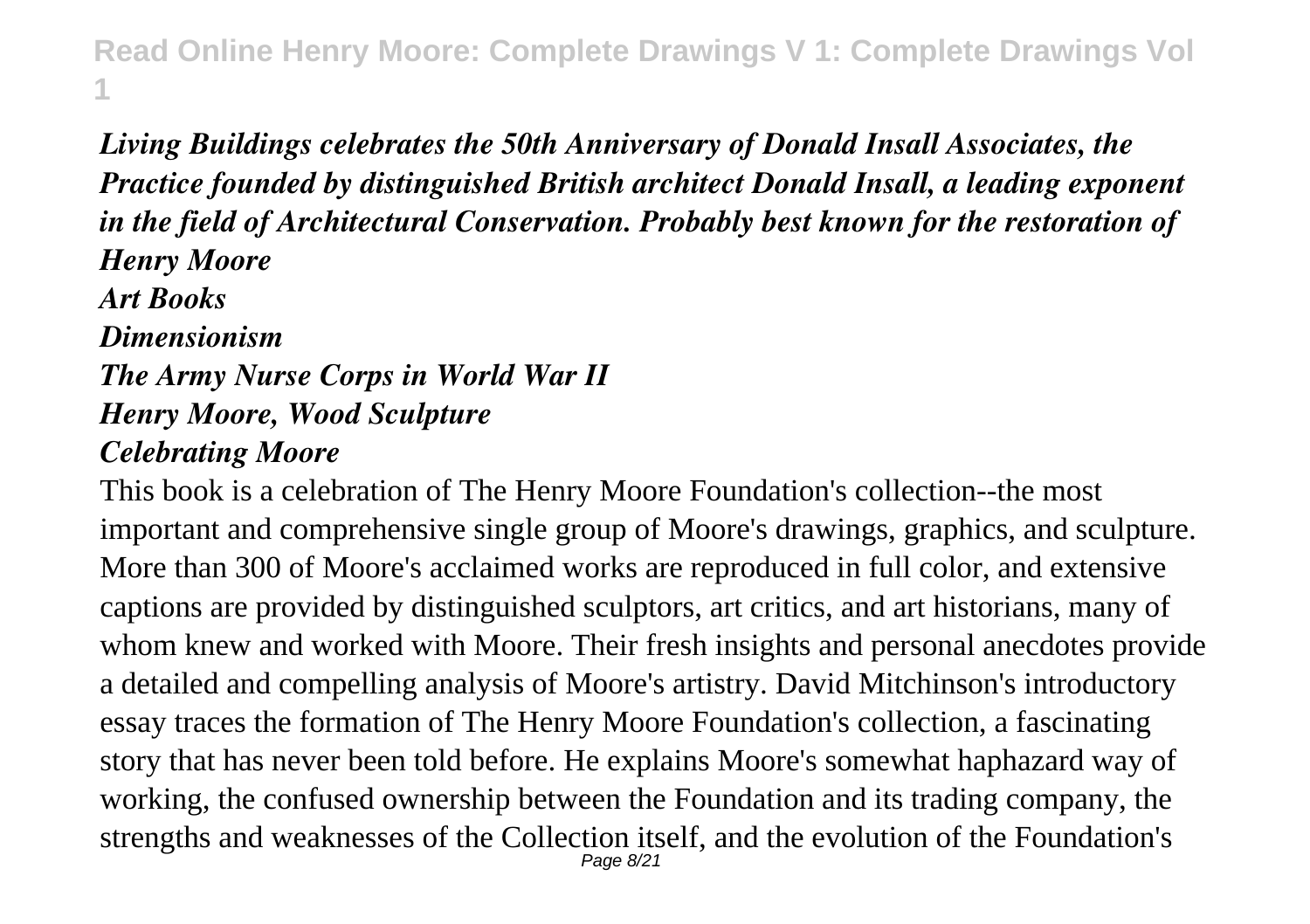property at Perry Green in Hertfordshire. With a foreword by Sir Alan Bowness, Celebrating Moore will be a welcome addition to the study and appreciation of Henry Moore for years to come. From the Foreword:"Henry Moore talked well and liked talking about sculpture, but he rarely gave any verbal explanation of his own works. That was for others to do: He was the man who had made the piece and put it out in the world. This is the form that the catalogue takes--twenty-five sculptors, art historians, critics, curators, and film makers write about sculptures and drawings that particularly interest them." "For both admirers and students of Henry Moore's work, this book will be a blessing. Moore's humanity and intelligence make this compendium a plea-sure to dip into as well as scholarly and comprehensive."--Roger Berthoud, author of The Life of Henry Moore "Alan Wilkinson has trawled the rich material with exemplary thoroughness. . .. The nature and purpose of Moore's writing is illuminated. The introduction reflects Wilkinson's long friendship with Moore, and the commentary and notes testify to a remarkable knowledge of the artist's work, his circle and his ideas."--Sir Alan Bowness, editor of the Henry Moore Complete Sculpture Series

Henry Moore Textiles is the first publication of the twenty-eight designs commissioned by the Czech refugee, Zika Ascher from Moore during the last years of the Second World War and the early years of the 1950s. The images are newly photographed for this book and do justice to his abstract and popular patterns. Illustrations of subjects as diverse and Page 9/21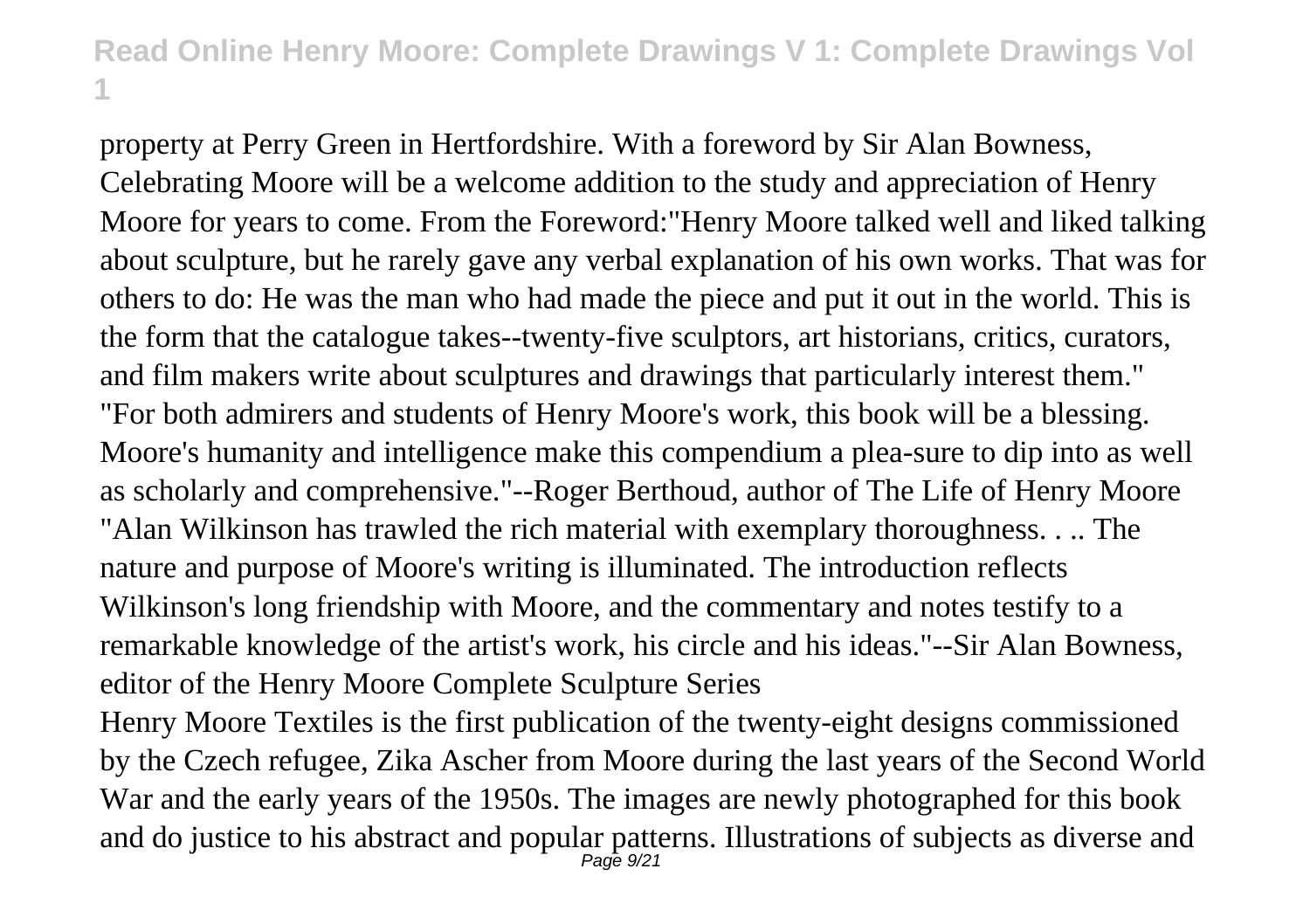random as safety pins or wavey landscapes pepper his accessible work. Issued to accompany an exhibition. Henry Moore Textiles reveal an entirely new dimension to this well-known artist.

G. I. Nightingales

The Biological Origins of Art

Architectural Conservation : Philosophy, Principles and Practice

Henry Moore: Unpublished Drawings

Blitz and Blockade

The Life of Henry Moore

*A thrilling, eye-popping look at true crime in the billion-dollar art world. The art world is one of the most secretive of global businesses, and the list of its crimes runs long and deep. Today, with prices in the hundreds of millions for individual artworks, and billionaires' collections among the most conspicuous and liquid of their assets, crime is more rampant than ever in this largely unregulated universe. Increased prices and globalization have introduced new levels of fraud and malfeasance into the art world--everything from "artnapping," in which an artwork is held hostage and only returned for a ransom, to forgery and tax fraud. However, the extent of the economic and cultural damage that results*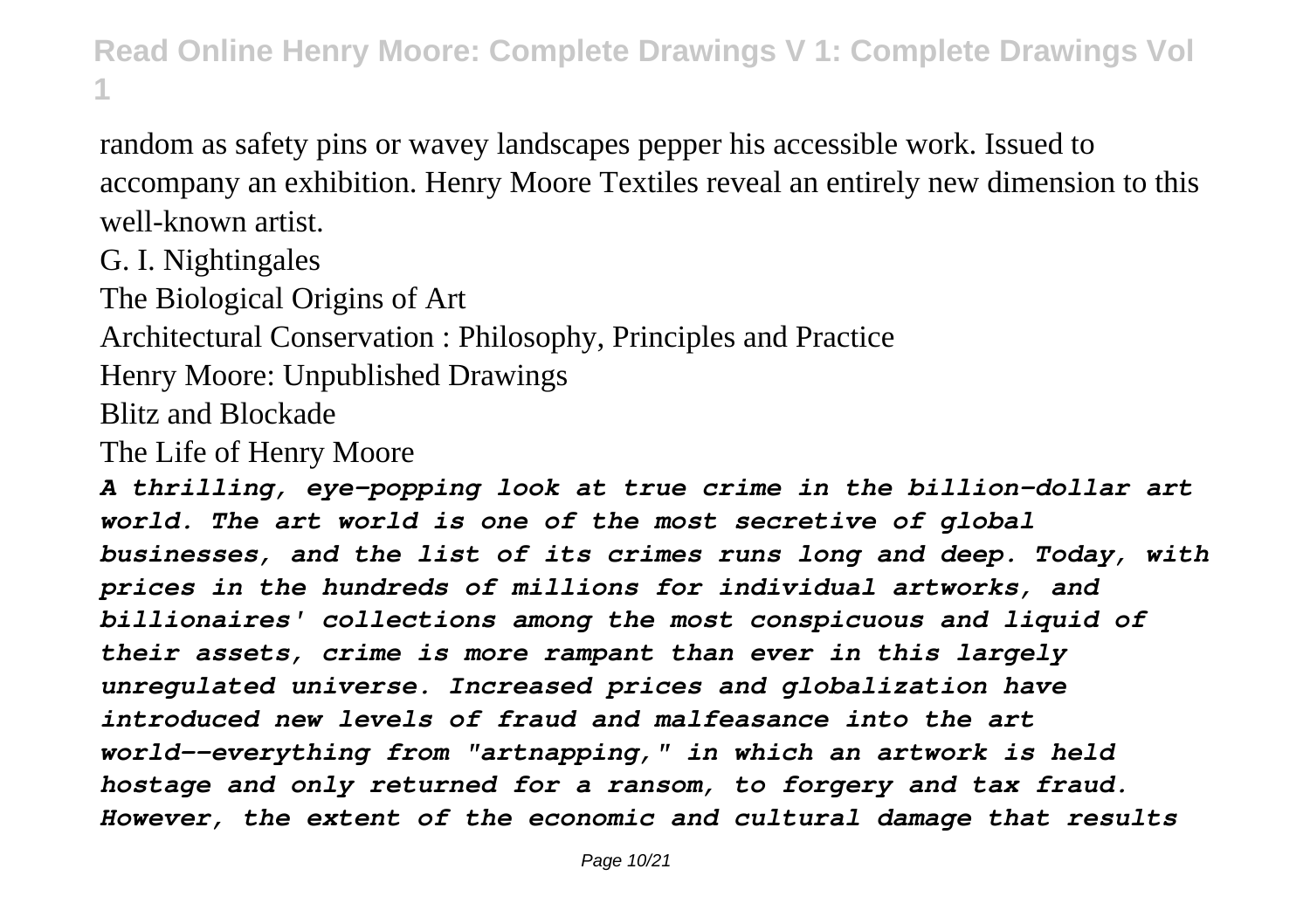*from criminality in the global art scene rarely comes to light. The stories of high-stakes, brazen art crimes told by art experts Stefan Koldehoff and Tobias Timm are by turns thrilling, disturbing, and unbelievable (the imagination for using art to commit crimes seems boundless). The authors also provide a well-founded analysis of what needs to change in the art market and at museums. From the authors of False Pictures, Real Money (about the Beltracchi art forgery case), Art and Crime includes a chapter on art owned by Donald Trump. It is a thoroughly researched, explosive, and highly topical book that uncovers the extraordinary and multifarious thefts of art and cultural objects around the world.*

*Coinciding with the fortieth anniversary of the Henry Moore Foundation, and accompanying an exhibition of the same name, Becoming Henry Moore tells the story of the artist's creative journey between 1914 and 1930, from gifted schoolboy to celebrated sculptor. Displaying artistic skill and ambition from a young age, Moore spent his early years studying the art of the past and of his contemporaries, absorbing a wide variety of sculptural ideas and forms as he developed his own individual and now iconic style. Sebastiano Barassi presents a lively account of this formative period, from Moore's time at Castleford Secondary School, where his talent was first spotted, through his active service in the First World War and*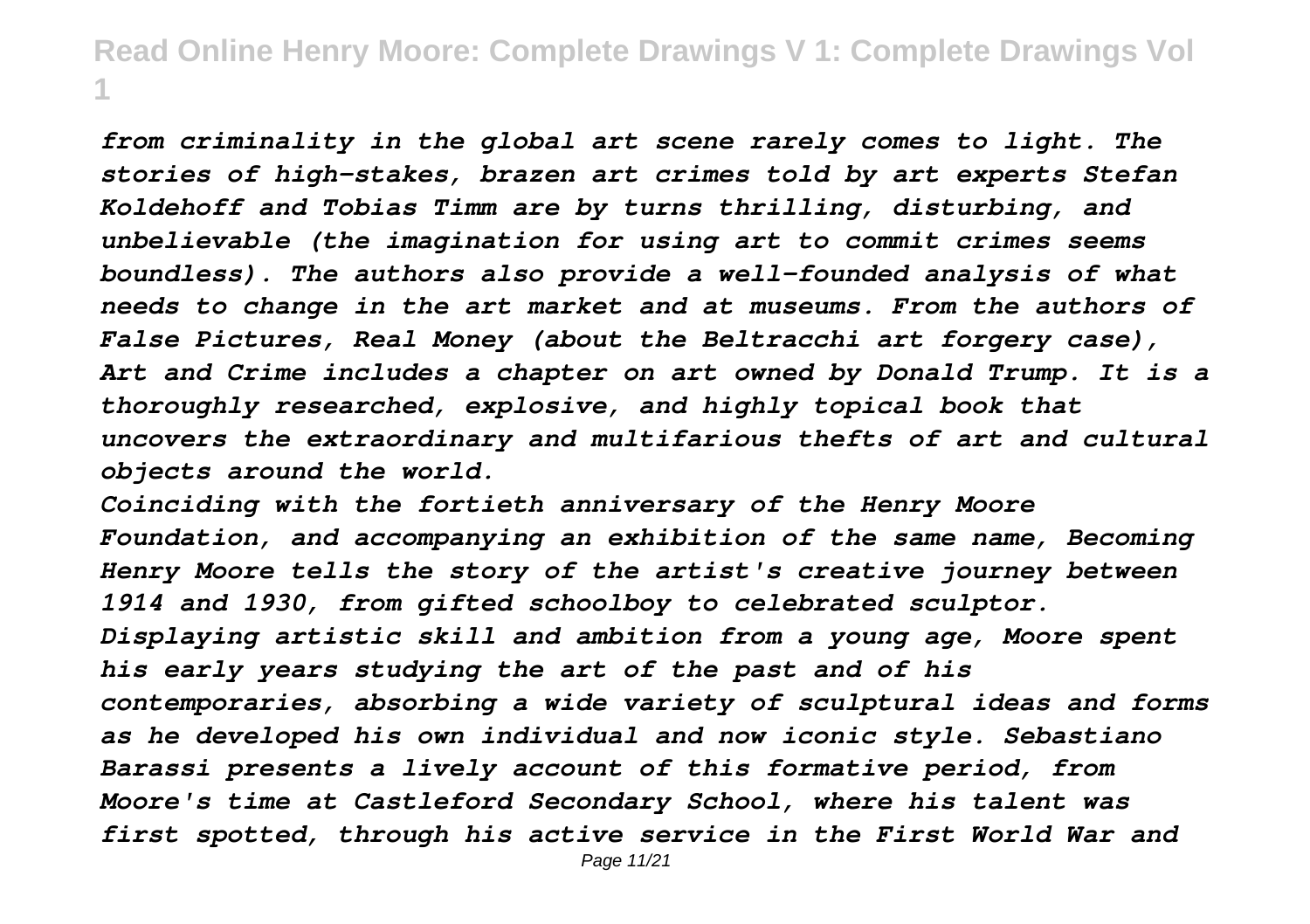*student life at Leeds School of Art, and culminating with his move to the Royal College of Art in London and subsequent entry into the world of contemporary sculpture. What is revealed is a rich story of friendships, mentors, collectors and a range of artistic influences, from classical and non-Western art to Renaissance and modern masters and dialogues with other leading figures from the British and European avant-gardes. Moore's encounters with collections both public and private and the importance of ancient art in his development are brought to life by contributions from Tania Moore and Jon Wood, who show not only how these experiences were critical in the formation of the artist's early style, but also how they continued to inform his work for the rest of his career. Richly illustrated with sculptures, drawings and photographs from his life, and including a chronology of the early years, this book shows the myriad influences at play as Henry Moore took his first steps on the path to becoming Britain's foremost modern sculptor.*

*The first book to document how artists of the early twentieth century responded to new scientific conceptions of reality. In the early twentieth century, influenced by advances in science that included Einstein's theory of relativity and newly powerful microscopic and telescopic lenses, artists were inspired to expand their art—to capture a new metareality that went beyond human perception into*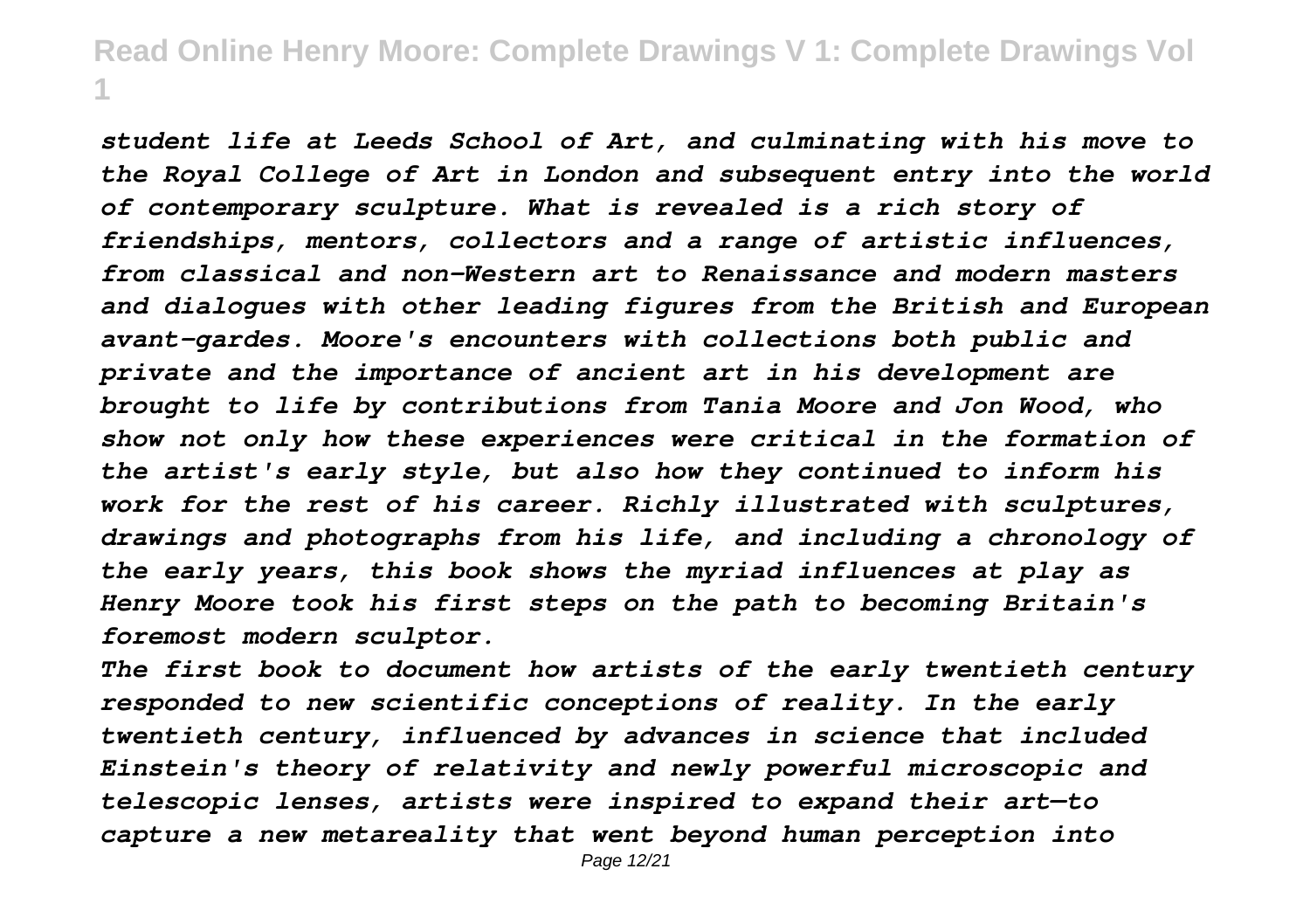*unseen dimensions. In 1936, the Hungarian poet Charles Sirató authored the Dimensionist Manifesto, signaling a new movement that called on artists to transcend "all the old borders and barriers of the arts." The manifesto was the first attempt to systematize the mass of changes that we now call modern art, and was endorsed by an impressive array of artists, including Jean Arp, Alexander Calder, Robert Delaunay, Sonia Delaunay, César Domela, Marcel Duchamp, Wassily Kandinsky, Joan Miró, László Moholy-Nagy, Ben Nicholson, Enrico Prampolini, and Sophie Taeuber-Arp. Dimensionism is the first book in English to explore how these and other "Dimensionists" responded to the scientific breakthroughs of their era. The book, which accompanies a traveling exhibition, reproduces works by the manifesto's initial endorsers and by such artists as Georges Braque, Joseph Cornell, Helen Lundeberg, Man Ray, Herbert Matter, Isamu Noguchi, Pablo Picasso, Kay Sage, Patrick Sullivan, and Dorothea Tanning. It also offers essays by prominent art historians that examine Sirató's now almost-forgotten text and the artists who searched for a means of expression that obliterated old conceptions and parameters. Appearing for the first time in English is Sirató's own "History of the Dimensionist Manifesto," written in 1966. The book brings aa long-forgotten voice and text back into circulation. Artists Alexander Archipenko, Jean Arp, Herbert Bayer, Georges Braque, Alexander Calder, Joseph Cornell,* Page 13/21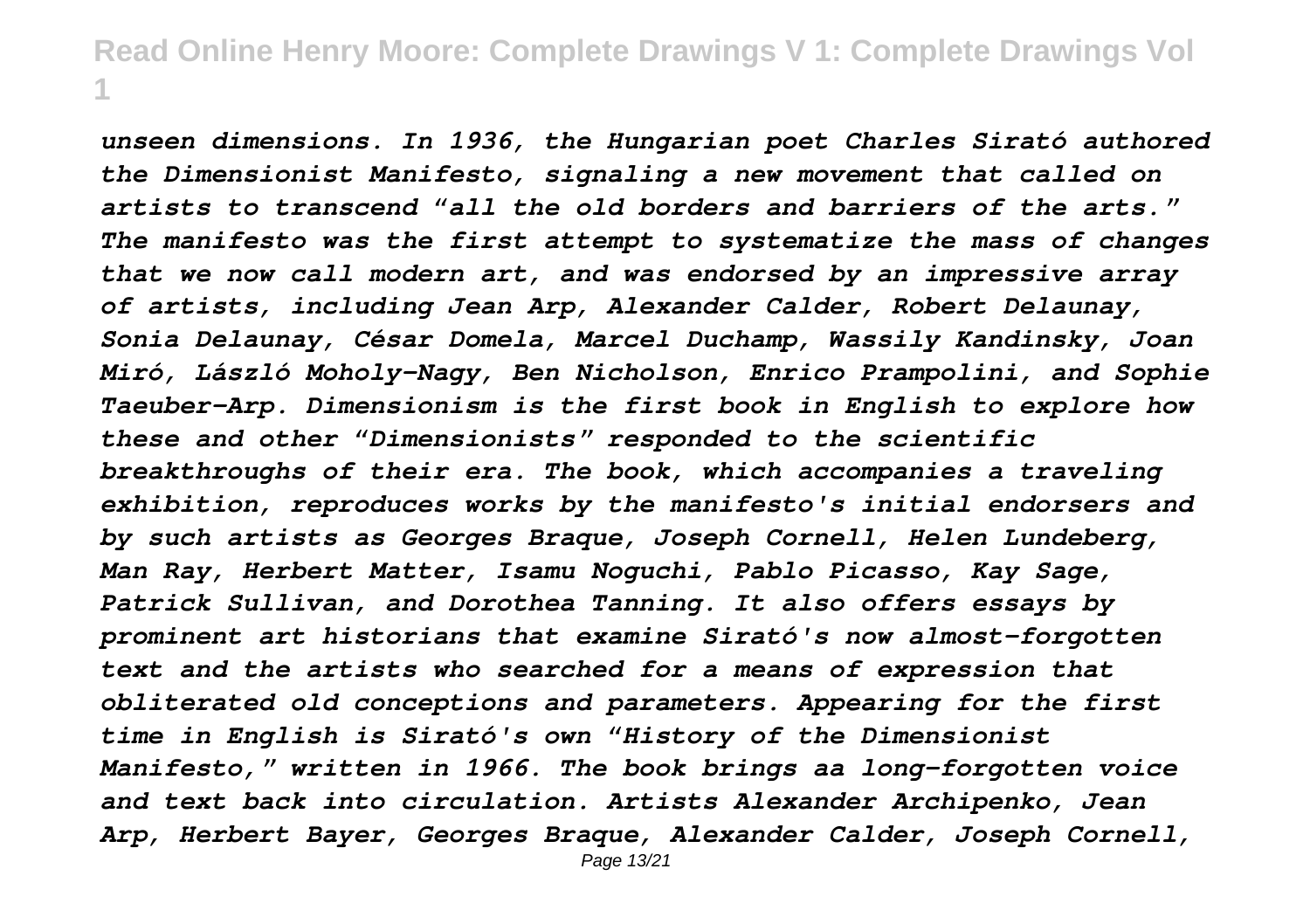*John Covert, Robert Delaunay, Sonia Delaunay, César Domela, Marcel Duchamp, Harold Edgerton, Max Ernst, Naum Gabo, Barbara Hepworth, Wassily Kandinsky, Gerome Kamrowski, Frederick Kann, Helen Lundeberg, Man Ray, André Masson, Roberto Matta, Herbert Matter, Joan Miró, László Moholy-Nagy, Henry Moore, Nina Negri, Ben Nicholson, Isamu Noguchi, Gordon Onslow Ford, Wolfgang Paalen, Antoine Pevsner, Pablo Picasso, Enrico Prampolini, Anton Prinner, Kay Sage, Charles Sirató, Will Henry Stevens, Patrick Sullivan, Sophie Taeuber-Arp, Yves Tanguy, Dorothea Tanning Copublished with the Mead Art Museum, Amherst College Henry Moore; graphic & sculpture Flesh and Bone A Basic Bibliography of Monographs on Artists Choice Wunderkammer London's War*

*Illustrates stunning works by two giants of twentieth-century western art. Highlights the important influences and experiences shared by Henry Moore and Francis Bacon, and explores specific themes in their work.*

*This classic compendium of church teaching offers the most complete access to more than 100 years of official statements of the*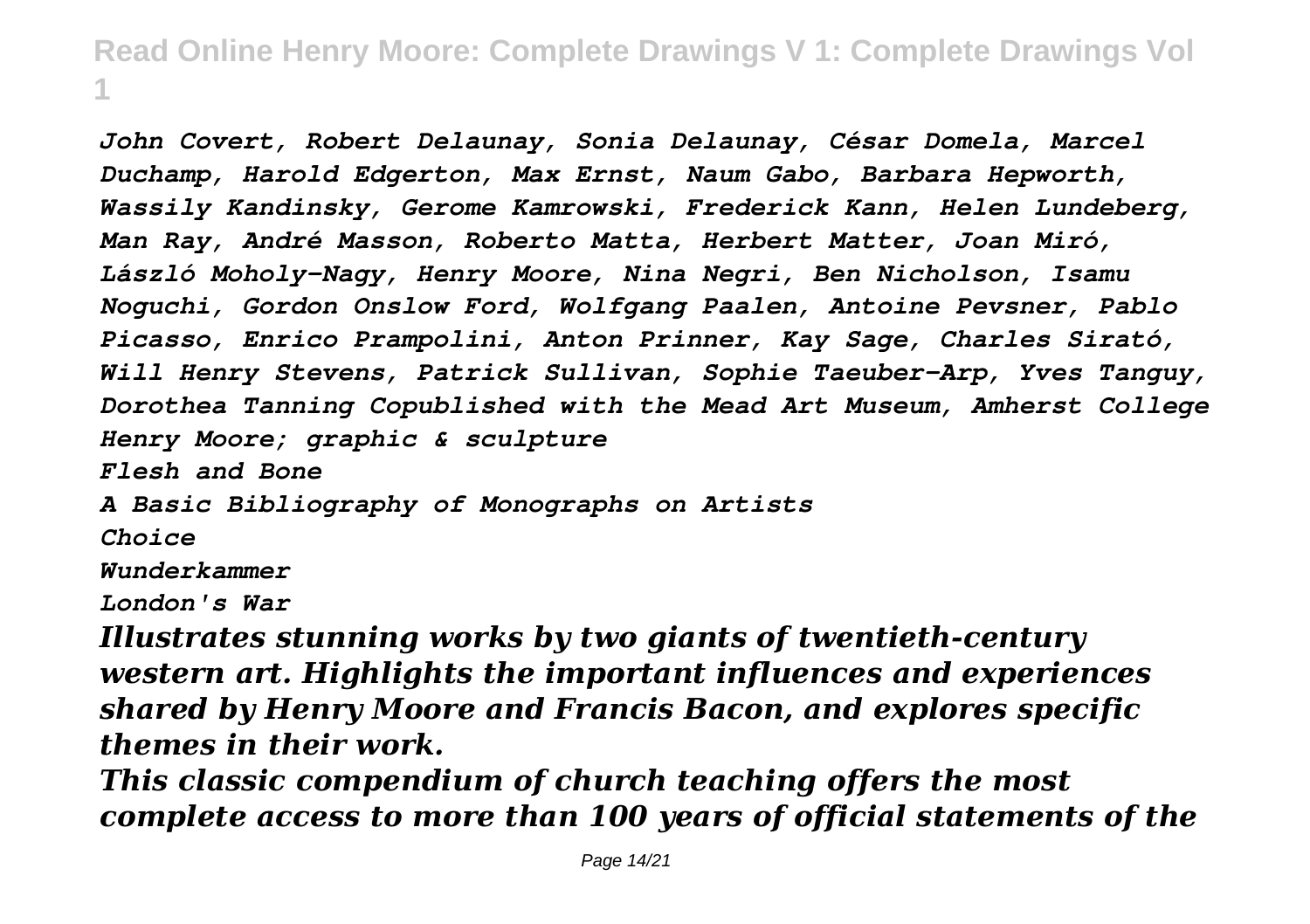*Catholic Church on social issues. With documents ranging from Pope Leo XIII's Rerum Novarum (1891) to Pope Benedict XVI's Caritas in Veritate (2009), this is the single most comprehensive collection available of primary documents of Catholic social thought. Along with the complete texts of every essential papal encyclical, this volume also includes the important documents of the American bishops on peace, the economy, and racism. Every document is preceded by an introductory essay and helpful notes, making it an exceptional reference and teaching tool. This updated and expanded edition of a classic reference work remains an indispensable tool for scholars and students, religious and lay people, and everyone concerned with the official statements of the Catholic Church on social issues and world peace. David O'Brien is Professor Emeritus of Catholic Studies at the College of the Holy Cross and University Professor of Faith and Culture at the University of Dayton. He has served as President of the American Catholic Historical Association Thomas A. Shannon is Professor Emeritus of Religion and Social Ethics in the Department of Humanities and Arts at Worcester Polytechnic Institute, Worcester, Massachusetts. Sculpture and Drawings, Vol. 1-1921-1948The Drawings of Henry*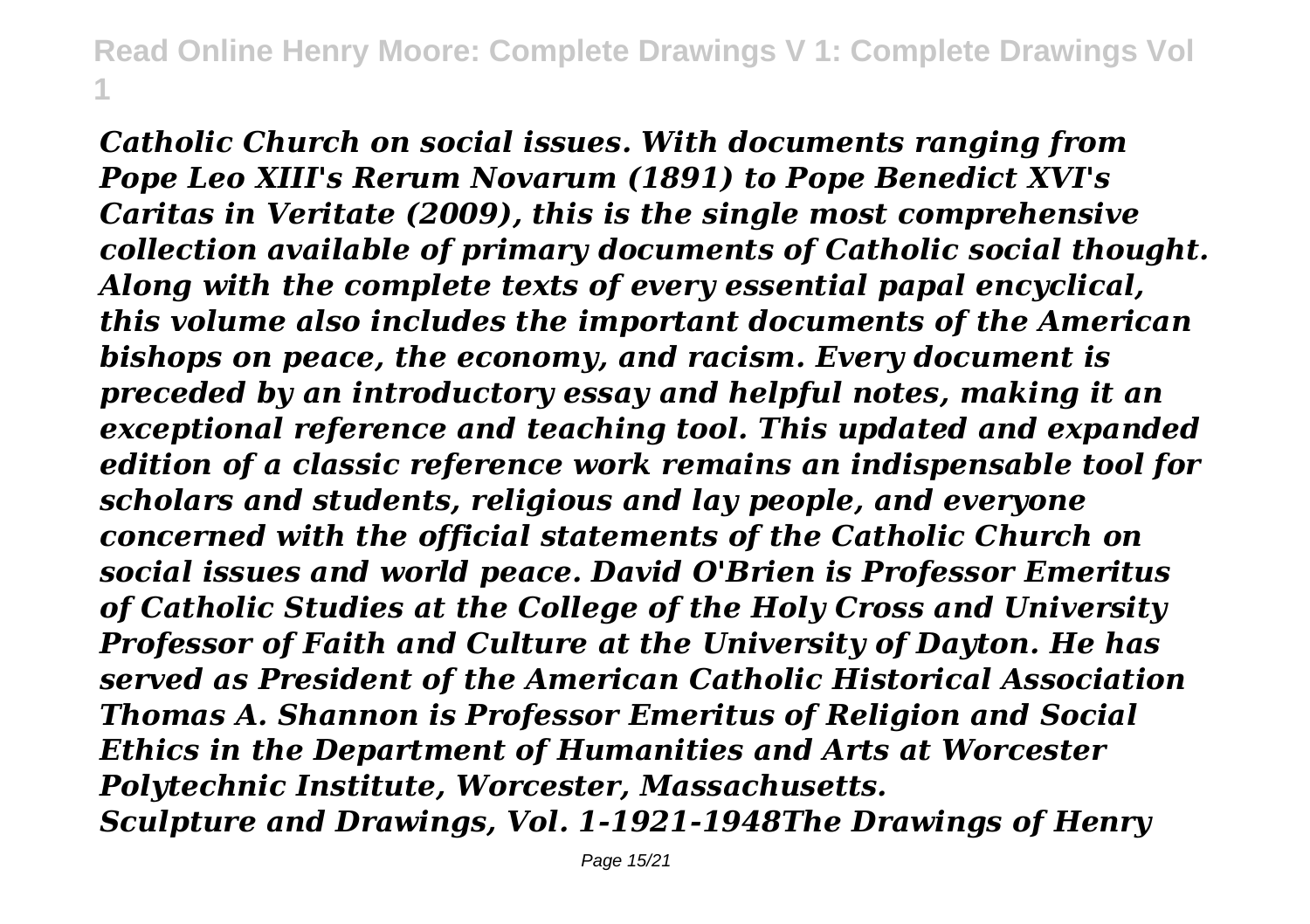#### *MooreHenry Moore's Sheep Sketchbook Rockhampton A History of City and District Francis Bacon, Henry Moore The Cambridge Guide to the Arts in Britain: The Middle Ages*

#### *The Shelter Drawings of Henry Moore*

**Shows all forty-five of Moore's wood sculptures, most produced early in his career, and includes the artist's comments about wood carving**

**Half theWorld traces the ways in which women artists deftly transformed the language of sculpture to invent radically new forms and processes that privileged studio practice, tactility and the artist's hand. The volume seeks to identify the multiple strains of proto-feminist practices, characterized by abstraction and repetition, which rejected the singularity of the masterwork and rearranged sculptural form to be contingent upon the way the body moved around it in space. The catalogue begins in the immediate post-war**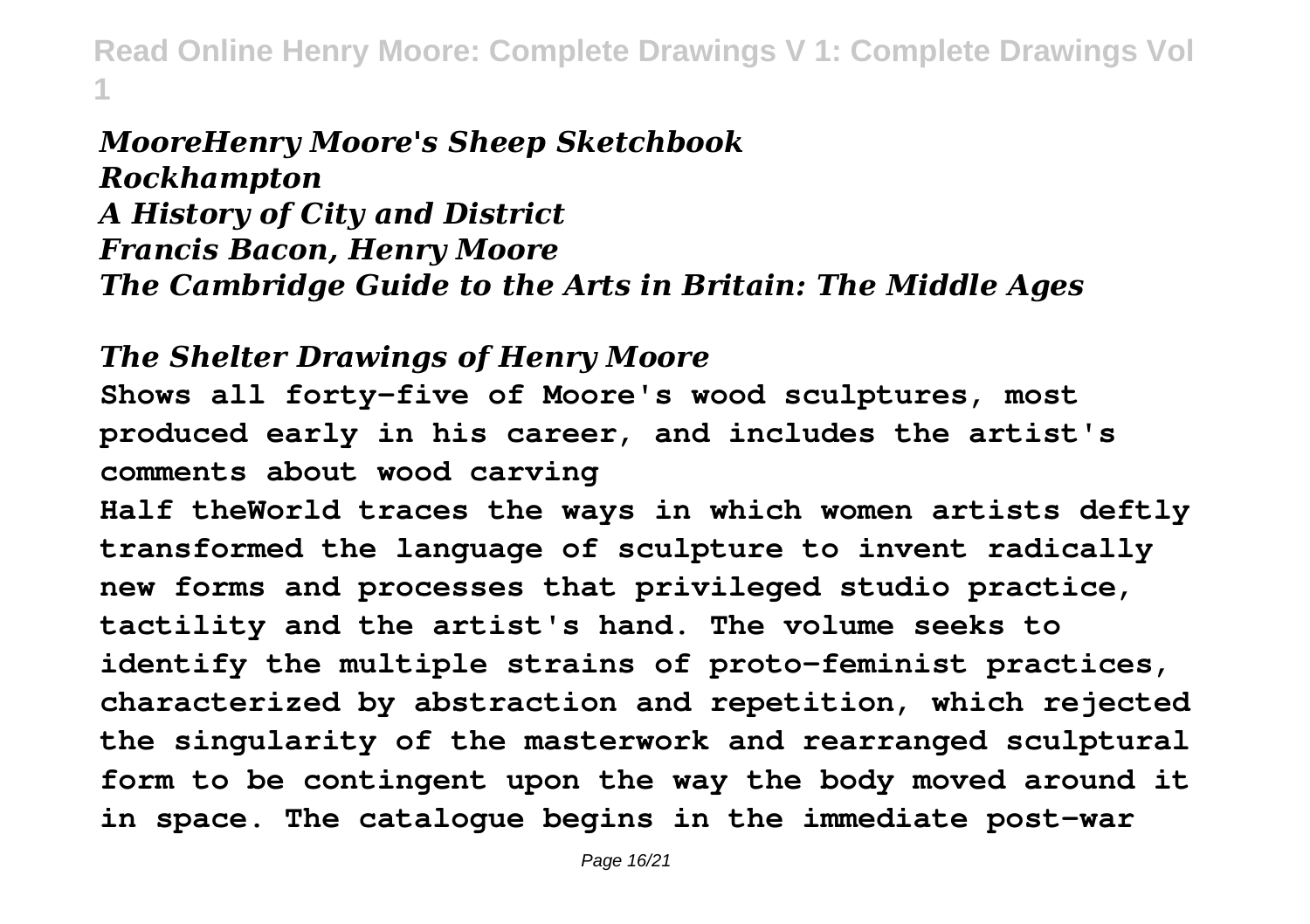**era, with the first section spanning the late 1950s through the 1950s. Featuring historically important predecessors including Ruth Asawa, Lee Bontecou, Louise Bourgeois, Claire Falkenstein and Louise Nevelson, this section examines abstraction based on the human figure and the influence of the unconscious. The second section covers the decades of the 1960s and 1970s, and includes Magdalena Abakanowicz, Lynda Benglis, Heidi Bucher, Gego, François Grossen, Eva Hesse, Sheila Hicks, Marisa Merz, Mira Schendel, Michelle Stuart, Hannah Wilke, and Jackie Winsor, a generation of post-minimalist artists who ignited a revolution in their use of process-oriented materials and methods. In the 1980s and 1990s, the period explored in the third section, artists Phyllida Barlow, Isa Genzken, Cristina Iglesias, Liz Larner, Anna Maria Maiolino, Senga Nengudi, and Ursula von Rydingsvard moved beyond singular, three-dimensional objects toward architectonic works characterized by repetition, structure, and design. The final section is comprised of post-2000 works by artists Karla Black, Abigail DeVille,**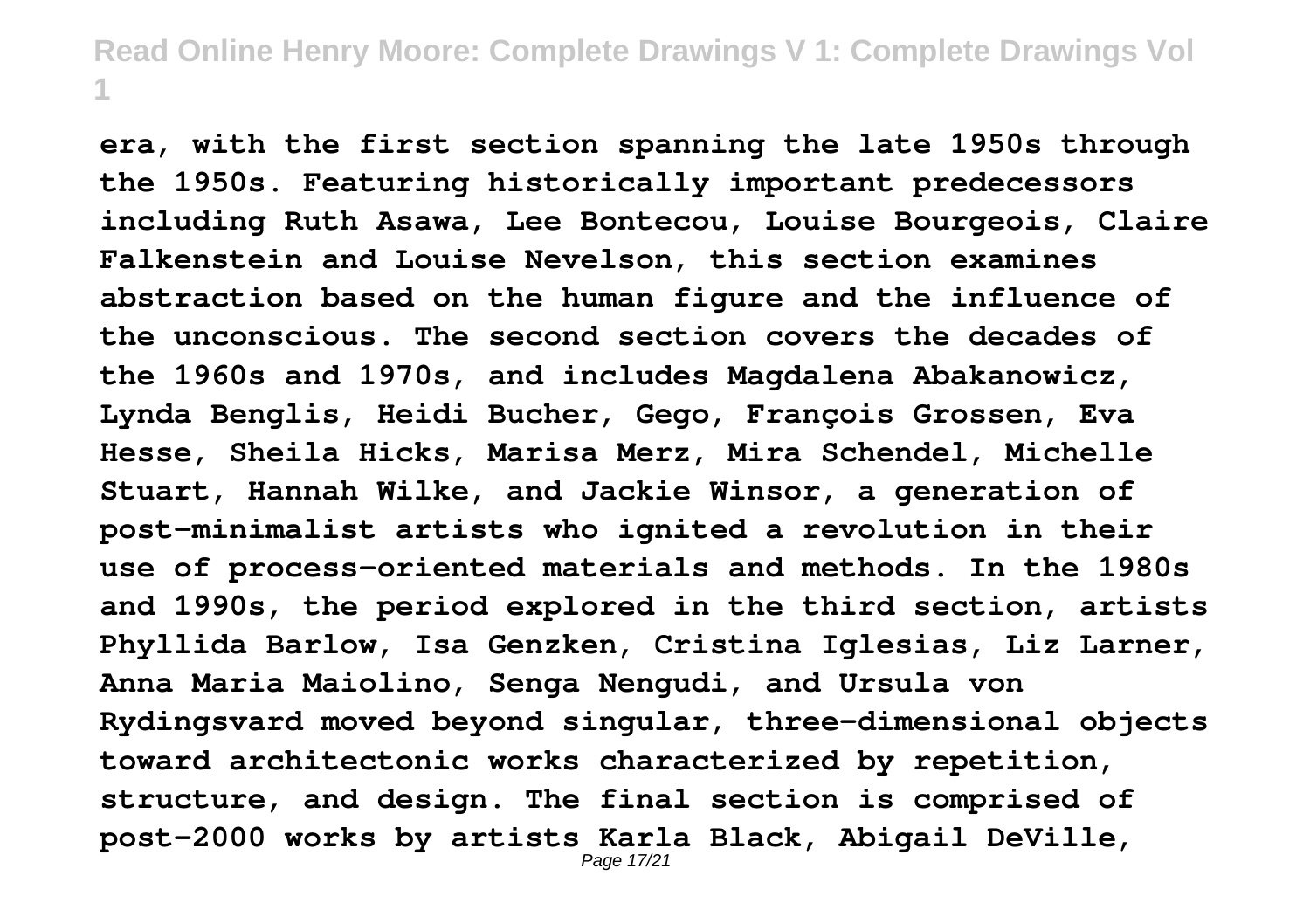**Sonia Gomes, Rachel Khedoori, Lara Schnitger, Shinique Smith, and Jessica Stockholder, artists who create installation-based environments, embracing domestic materials and craft as an embedded discourse. A highly respected sculptor, F.E. McWilliam (1909-1992) was described by Bryan Robertson in 1992 as 'one of the truest artists to work in England this century'. Yet despite achieving great acclaim in his lifetime, McWilliam's contribution to modern art has been unduly neglected in recent years. This book, the first to include a comprehensive catalogue of the artist's sculpture, reestablishes McWilliam's considerable artistic reputation. Abstract Sculpture by Women, 1947-2016 Annual Bibliography of Modern Art The Object Sculpture Bibliographic Guide to Art and Architecture The Documentary Heritage The Wiradjuri People and the State** A close look at the work, relationship, and shared influences of two masterful 20th-Page 18/21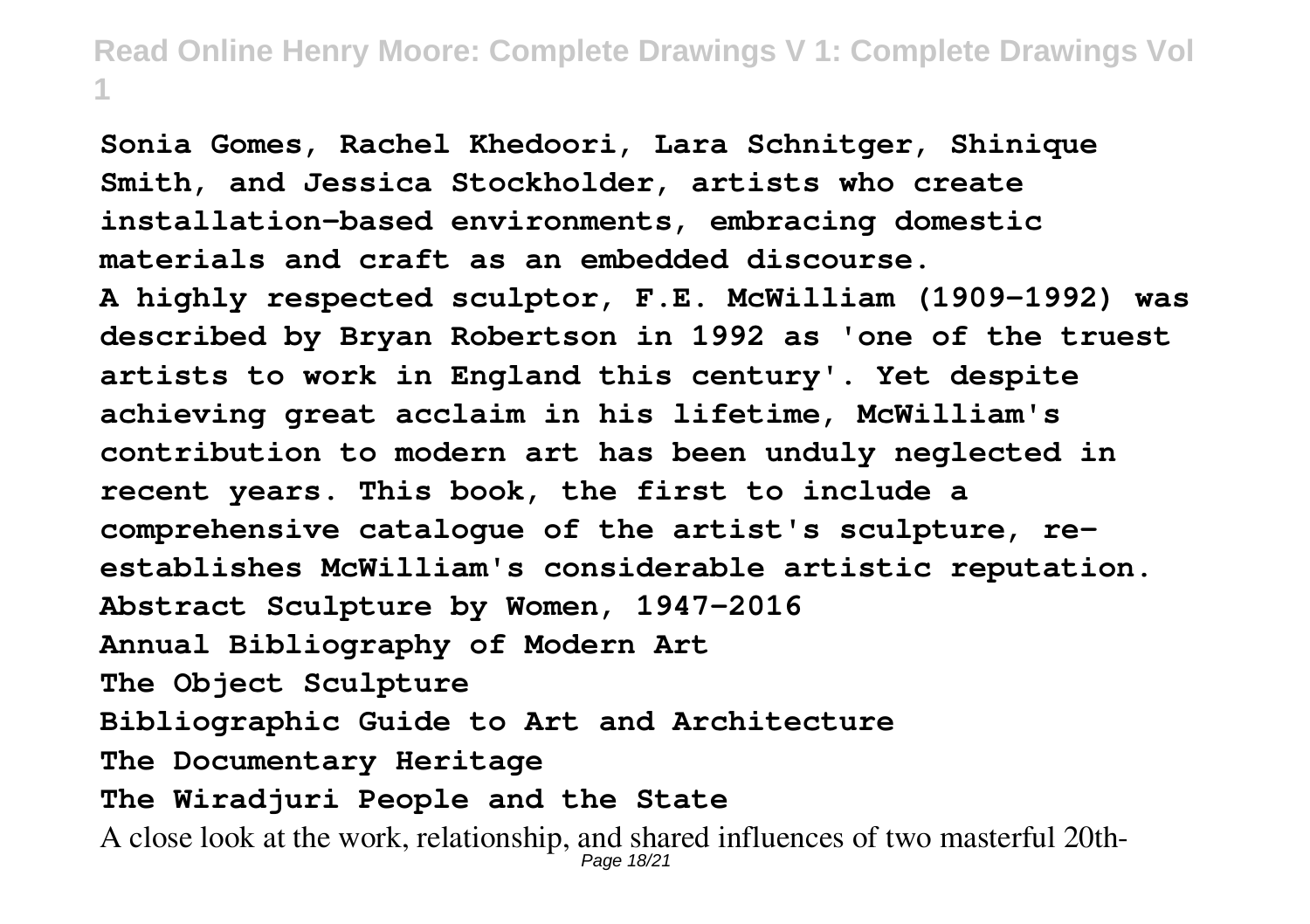century artists "The camera," said Orson Welles, "is a medium via which messages reach us from another world." It was the camera and the circumstances of the Second World War that first brought together Henry Moore (1898-1986) and Bill Brandt (1904-1983). During the Blitz, both artists produced images depicting civilians sheltering in the London Underground. These "shelter pictures" were circulated to millions via popular magazines and today rank as iconic works of their time. This book begins with these wartime works and examines the artists' intersecting paths in the postwar period. Key themes include war, industry, and the coal mine; landscape and Britain's great megalithic sites; found objects; and the human body. Special photographic reproduction captures the materiality of the print as a three-dimensional object rather than a flat, disembodied image on the page.

Henry Moore (1898-1986) is arguably one of the most famous and beloved sculptors of the twentieth century, yet in recent decades his work has fallen out of favor in the world of contemporary art criticism. This handsome book examines this intriguing contradiction and seeks to reassess Moore's crucial contribution to art of the last century. Looking at Moore's early engagements with primitivism, his 1930s dialogue with abstraction and surrealism, and his postwar interest in large-scale public sculpture, the authors show how the sculptor helped to define some of the most significant aspects of modernism. The authors also contextualize within the polemics of early modernism Moore's emphasis on Page 19/21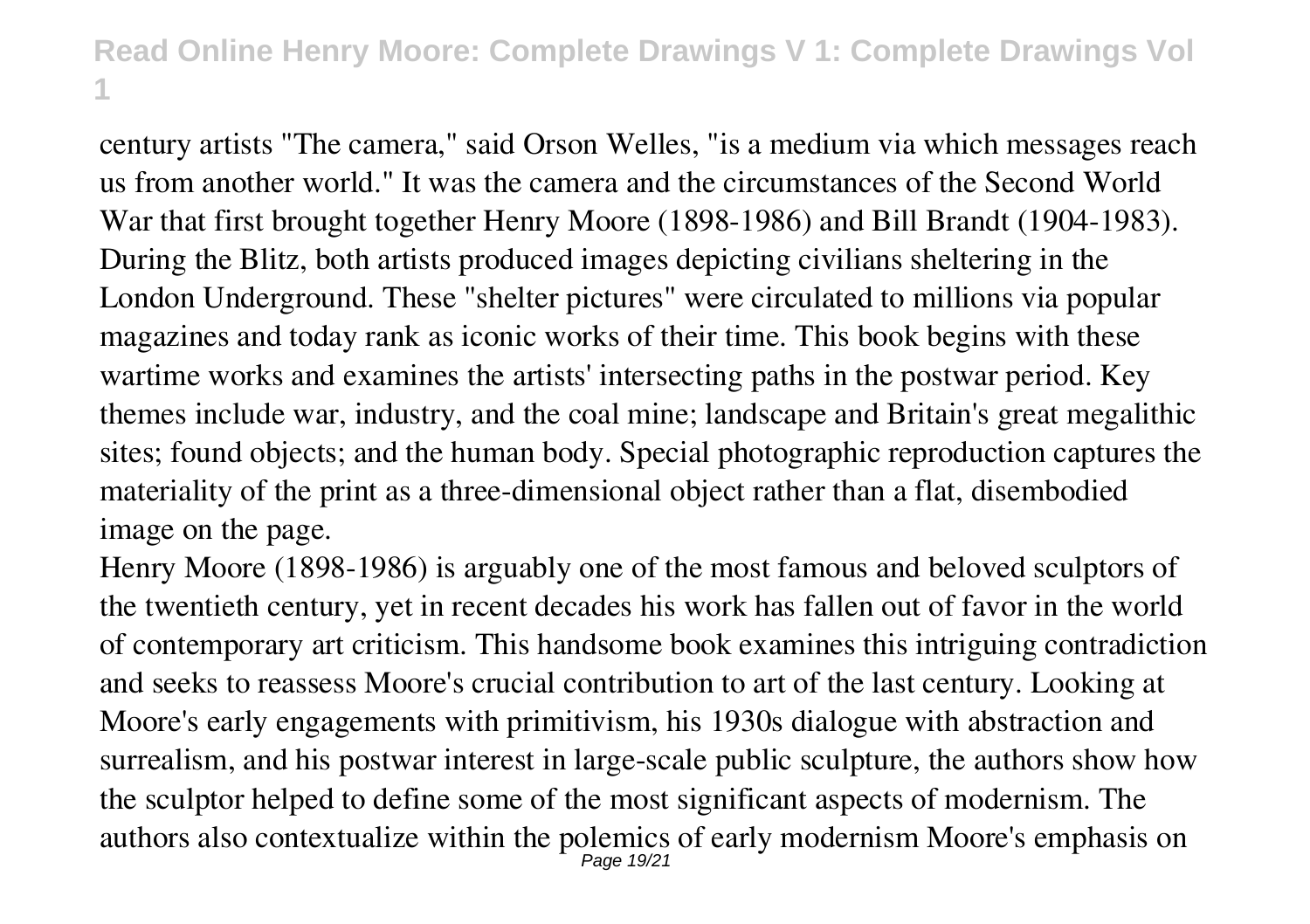direct carving instead of modeling and the necessary balance between abstraction and what he called the "psychological human element". Moore's early sculpture -- largely unfamiliar to the general public -- is given particular attention, enabling the reader to explore the evolution of thematic and formal elements in his work and his ongoing response to different materials. Photographs, some by Moore himself, of over 120 works, including plasters, maquettes, carvings, bronzes, and drawings, are featured, many of which are previously unpublished.

N the work of every great artist there is an area that his public seldom sees--the notes, jottings, and drawings that contain his finished creations in embryo. These preparatory works are of the utmost importance to the study of art history, since they are often the key to the evolution of a work of art, indicating how a particular artists vision is translated from germinal idea to final form. In the case of Henry Moore, one of the great sculptors of our time, the discovery of more than 200 of his hitherto unpublished drawings is an exciting event not only for its historical significance but for the aesthetic joy the drawings evoke. Many of the sketches, taken from comprehensive notebooks and sketchbooks dating from 1921 to 1970, will delight the viewer with their independence as finished graphic statements, for Moore experimented extensively with ink, pencil, crayon, chalk, wash, and watercolor, alone and in innovative combinations. But it is ultimately Moores purpose for these drawings that both fascinates and overwhelms us here are the Page 20/21